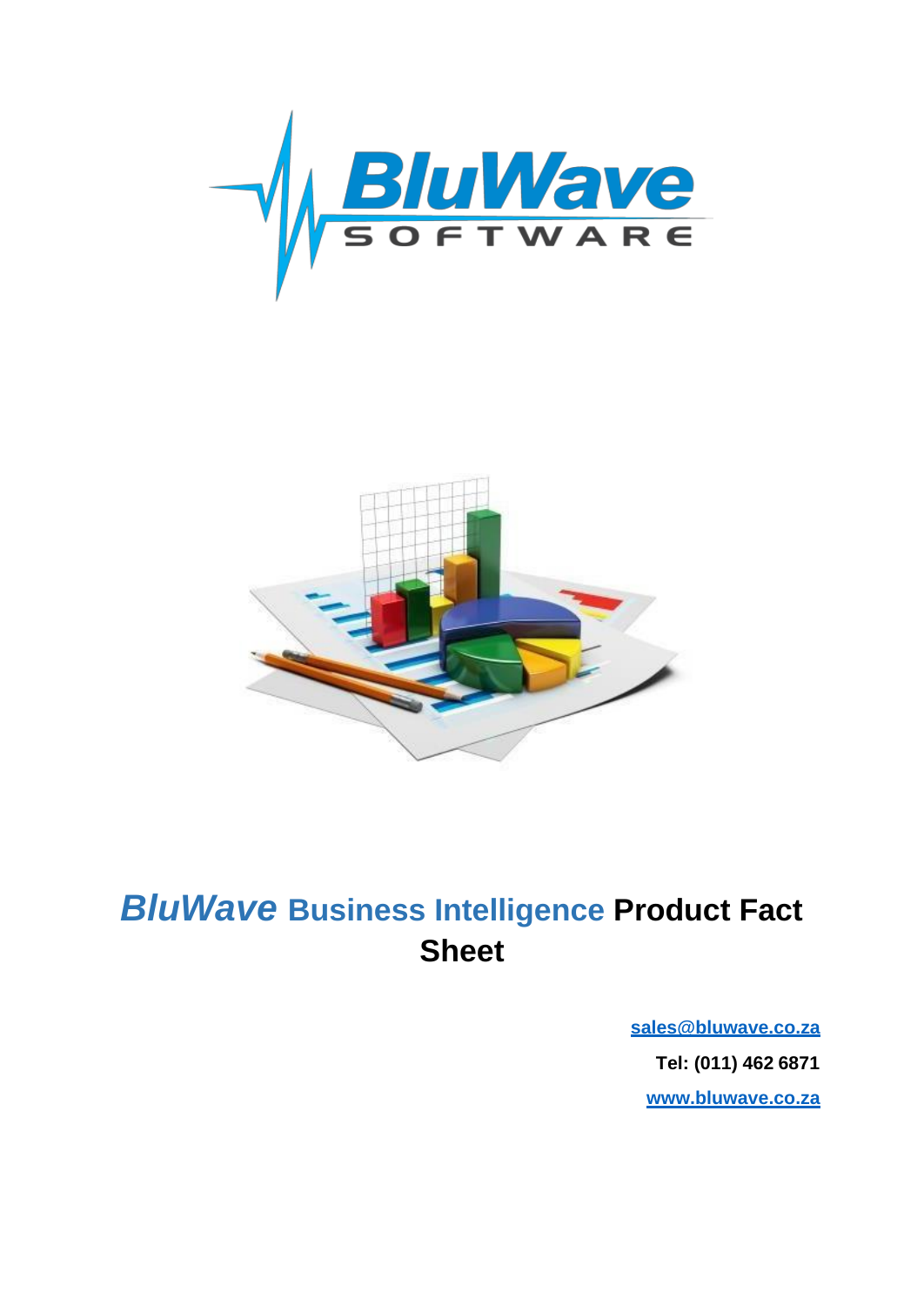

#### **BluWave BI delivers world-class reporting & analytics that's incredibly easy-to-use and fast to deploy**

#### **BluWave BI is a local Business Intelligence (BI) software vendor passionate about making BI easy.**

BluWave BI is a single-integrated 100% Web-based application. BluWave's mission is to build highly intuitive software that is easy to deploy, integrate, and even easier to use.

BluWave provides you with a comprehensive BI solution for your entire enterprise, offering superior Return on Investment (ROI) through widespread end-user adoption. Anyone comfortable using a web browser can easily learn to take full advantage of BluWave BI's broad range of world-class BI features. BluWave BI is a leader in Data Visualisation, Location Intelligence, Mobile and Collaborative BI.

Use *BluWave* BI to mine the data in *BluWave* crm and *BluWave* Service. Your *BluWave* cloud stores your private marketplace data. Use *BluWave* BI to extract powerful information that will enable your sale & marketing management to make strategic sales & marketing decisions.

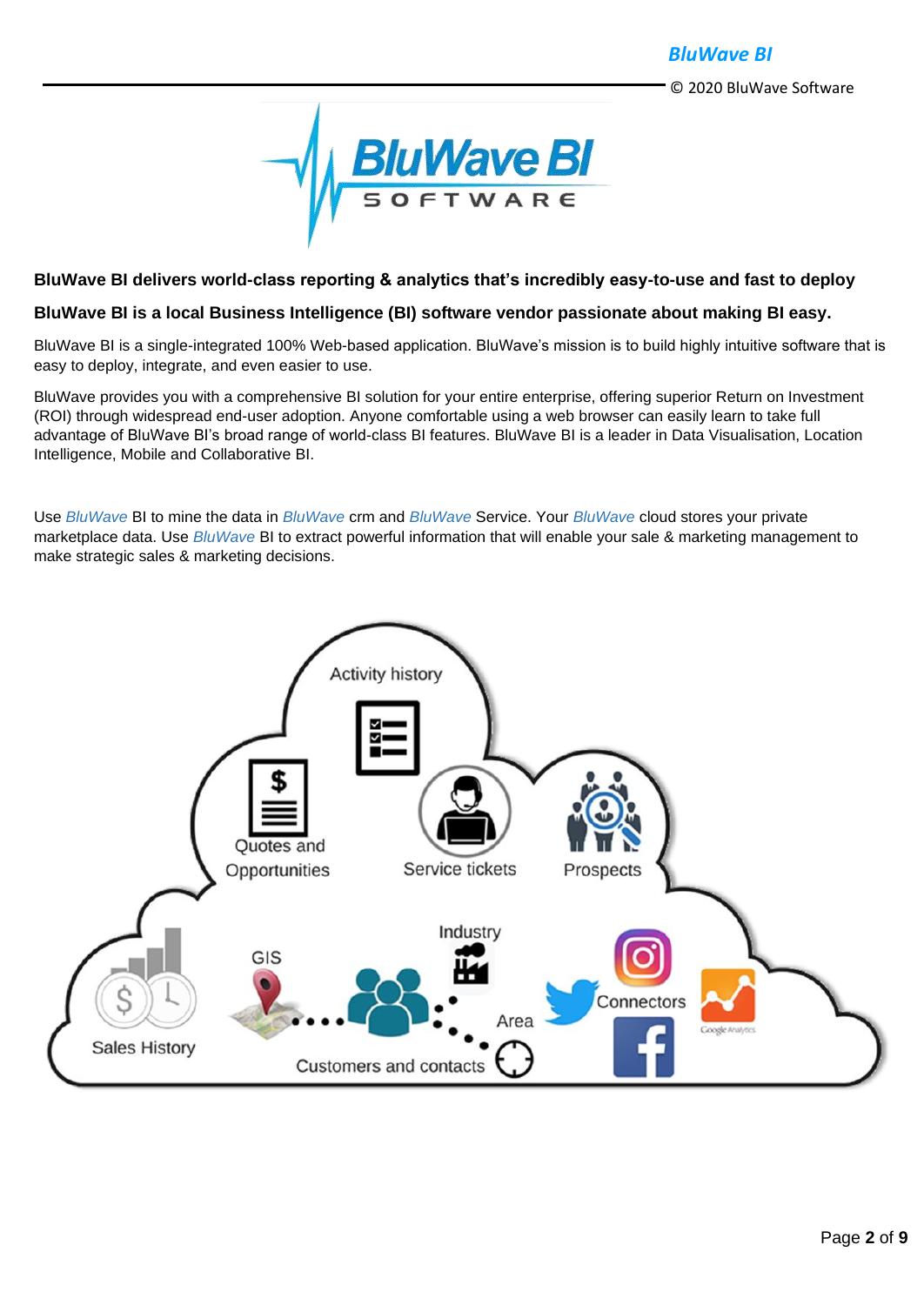#### **BluWave BI Features Summary**

- **Dashboards:** Dashboards are the perfect way to monitor your business and get answers quickly. BluWave BI's dashboards are easy to create and highly customisable. Deliver personalised and interactive dashboards that your users will love.
- **Data Discovery:** BluWave BI makes exploring and visualising your data easy. Just connect to any of BluWave CRM and BluWave Service data and start visualising to uncover patterns, identify trends and discover insights – no coding required.
- **Reporting:** Your data is only actionable when it's in the hands of the right decision-makers. But, what if you don't have time to log into your BI platform every day? BluWave BI has you covered. Proactive alerts, broadcasts and subscription reporting keep you on top of business critical changes. Never miss an important shift in your data again BluWave BI gives you the ability to add drill downs to your reports, this allows users to click on a specific chart section and drill down or through to a related report for more detail. Using this option, you can set up charts that drill into more detailed charts or tables, providing users with a greater level of data analysis.
- **Collaborative BI:** You expect your Business Intelligence solution to convert data into insights. However, finding insights is only half the puzzle, because data-driven insights are only valuable when shared. With collaborative BI you can share your valuable insights, Access your insight anywhere, Collaborate and turn data into knowledge such as adding comments to reports and you can keep track of everything that's happening.
- **Tasks:** Provide a clear framework for business users and data experts in your organisation to connect, collaborate and produce better business insights.
- **Storyboard:** Many important decisions are made in meetings. So why settle for static screenshots of reports pasted into PowerPoint.
- **Governed Platform:** BluWave BI is different. Unlike most BI products, we deliver all the BI functionality you need via a single-integrated platform. The result? Your BI consumers enjoy a great user experience, your data analysts feel well supported to create quality BI content, while your IT folk have all the governance features needed to ensure trust and security in your BI platform.
- **Data Sources:** Data is your company's most valuable asset. That's why BluWave BI makes it easy for you to connect your BluWave CRM, BluWave Service Manager, Other Excel Files and your Google Analytics to give you valuable insight to what your data actually means.
- **Mobile BI:** You're mobile, so BluWave BI is too. Explore your data and make great decisions whenever and wherever you need to with BluWave BI mobile.

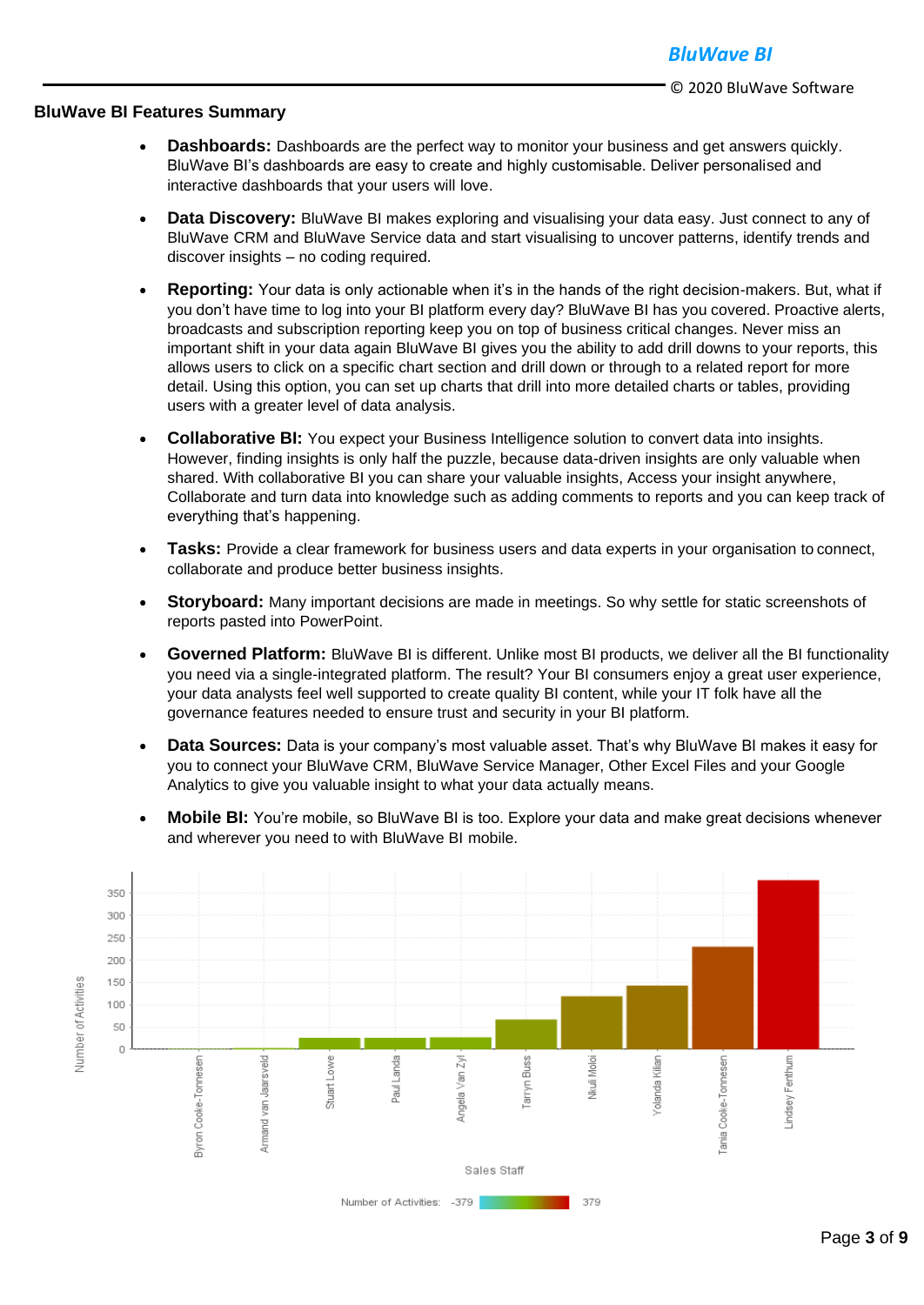# **How will you use BluWave BI?**

#### **BluWave BI Dashboard & KPIs**

#### **Personalised and interactive dashboards allow your business to enhance organisational visibility and effectively align actions with strategy.**

Track the status of your business via tailored, scheduled KPI reports, assign goals, collaborate and share knowledge.

Save your organisation time and money. Empower people from all business backgrounds with the specific insights they need to make faster, more accurate decisions.



#### **Dashboards to Manage your Sales Team**

Use BluWave BI to construct custom dashboards for sales KPI's. Sales management can view dashboards on a cell phone or a mobile device for instant access to sales team KPI's. Drill down from the dashboards to view detailed graphs. Whether KPI's are activity related, new business development quotas or actual billings – you can have up to the minute information.



#### **Location Intelligence: Add context to your data**

BluWave BI provides you with layered maps, enabling deep analytical insight. Effortlessly merge your spatial and regular data in a wide variety of mapping formats.

Understanding the 'where', not just the 'what' and 'when', of your business is critical. BluWave BI supports mapping your data to street level.

A Map of prospects and customers from the last 6 months marketing promotions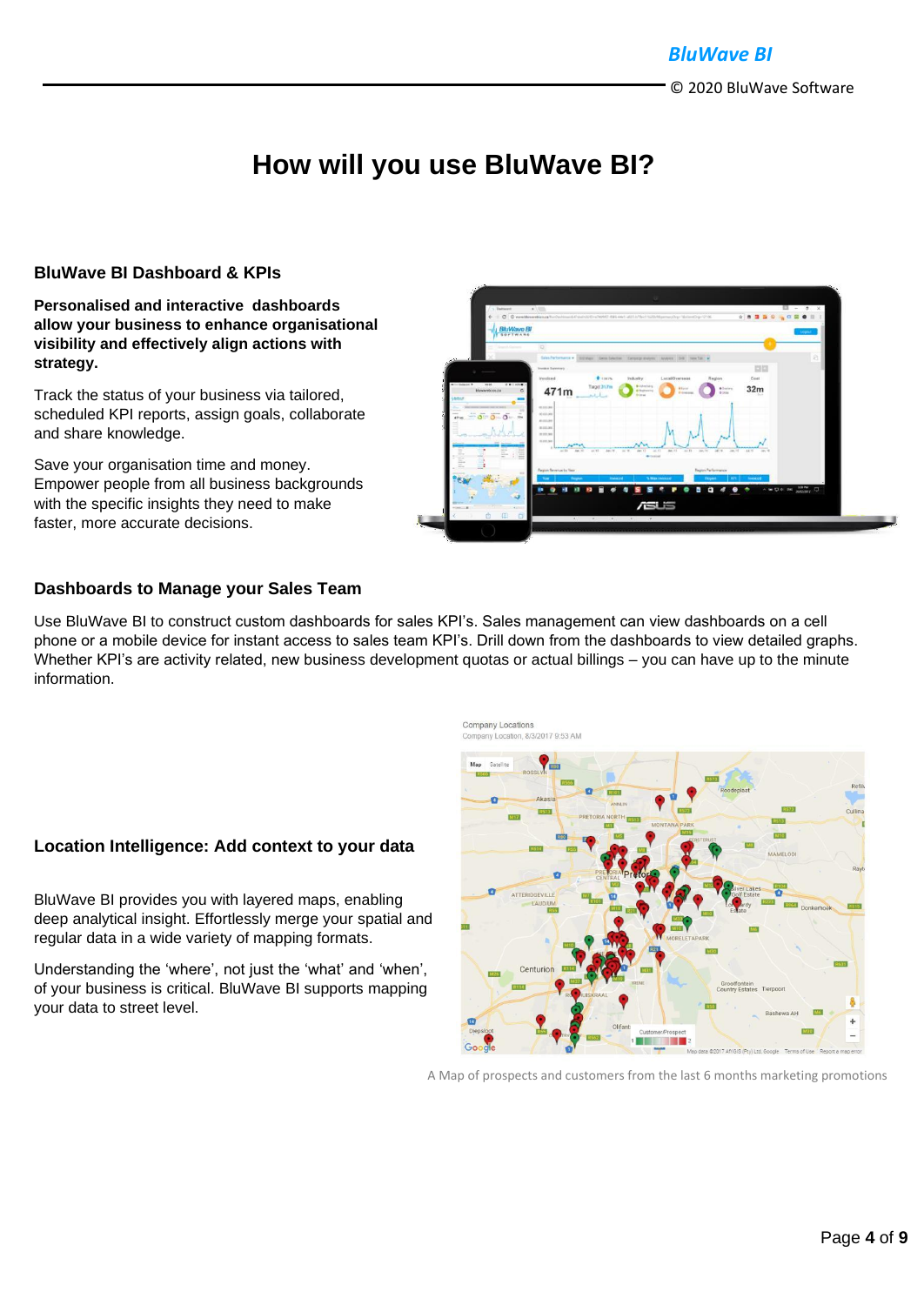*BluWave BI*

© 2020 BluWave Software



#### **BluWave BI gives you the ability to access your data from different sources**

BluWave BI can access any of these data sources giving you the ability to create stunning reports and dashboards on all the valuable information you need to run a successful business.

#### **Marketers View Real Time Campaigns**

- Marketers can watch real-time results of their marketing campaign. Leads feed into your CRM and are targeted, quoted and converted.
- Combine your segmentation criteria including turnover and demographics to profile your best prospects so as to seek out more business from that profile.

# $12K$

#### **Sales Management Forecasting**

Sales management can use predictive forecasting to see expected results. Institute marketing promotions to avoid a predicted tough period.

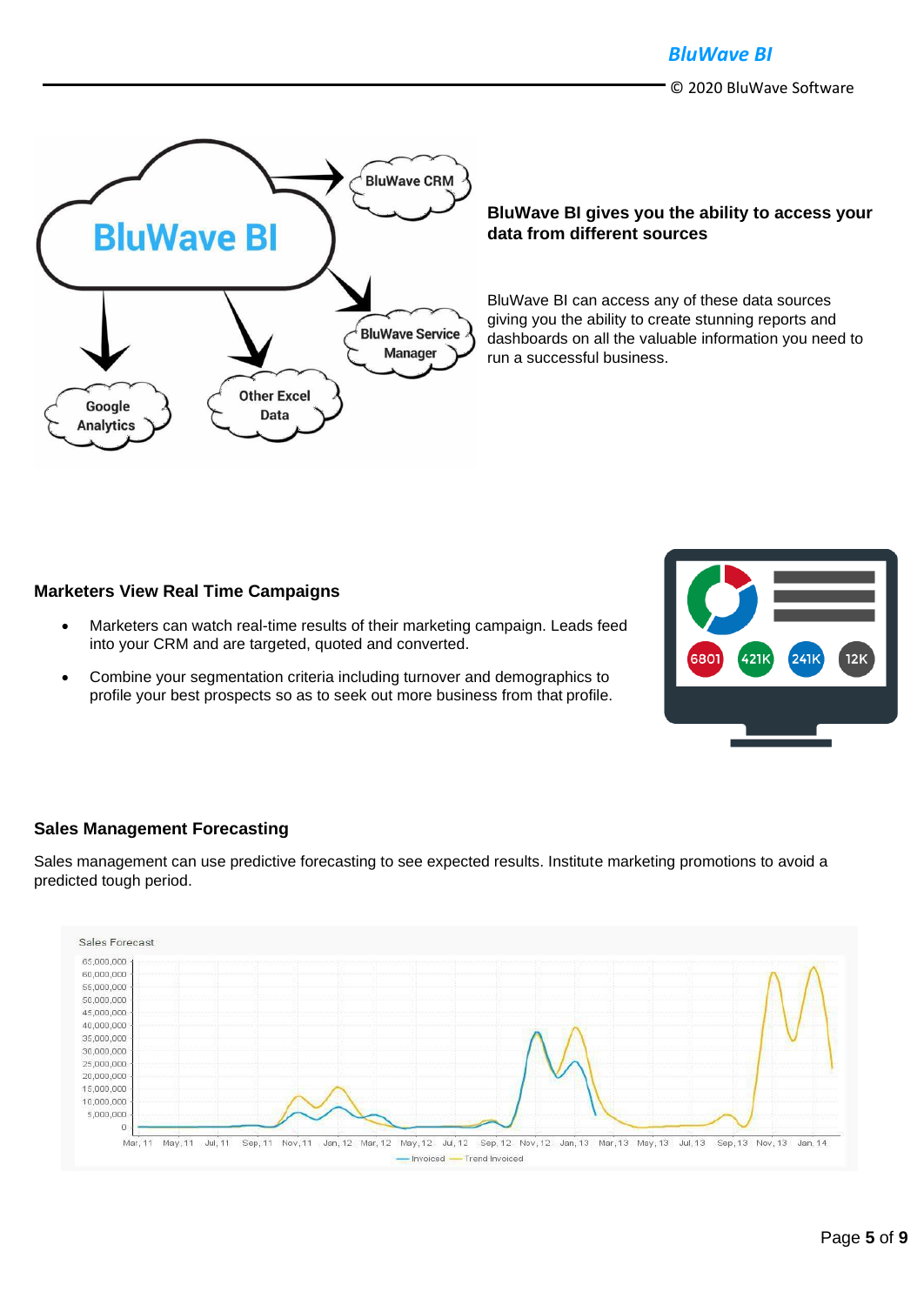#### *BluWave BI*

© 2020 BluWave Software

#### **Mobile BI: Take faster action with KPIs anywhere, anytime:**

#### **BluWave is making Mobile BI easy on any device or platform, via browser-based delivery or mobile app.**

Access business critical information wherever you are and whenever you need it. BluWave's Mobile BI solution is device independent. Any content created via BluWave BI on the Web is instantly accessible via the mobile device of your choice. This means less training, less re-work and less administration; saving you time.

#### **Browser-based delivery Mobile App Mobile App**



| 日首里        |                                            |  |
|------------|--------------------------------------------|--|
| $\equiv$ m |                                            |  |
|            | Cumulative Actuals vs Budgets YTD - Tarryn |  |

| <b>MonthDesc</b>    | <b>Budgets</b> | <b>Actuals</b>       |
|---------------------|----------------|----------------------|
| 01/03/2016 12:00 AM | 6.000.00       | 19,500.00            |
| 01/04/2016 12:00 AM | 10,000.00      | 39,000.00            |
| 01/05/2016 12:00 AM | 12,000.00      | 39,000.00            |
| 01/06/2016 12:00 AM | 16,000.00      | 64,000.00            |
| 01/07/2016 12:00 AM | 18,000.00      | 143,000.00           |
| 01/08/2016 12:00 AM |                | 22,000.00 143,000.00 |
| 01/09/2016 12:00 AM |                | 28,000.00 143,000.00 |
| 01/10/2016 12:00 AM |                | 34,000.00 143,000.00 |
| 01/11/2016 12:00 AM |                | 40,000.00 143,000.00 |
| 01/12/2016 12:00 AM | 46,000.00      | 143,000.00           |
| 01/01/2017 12:00 AM |                | 52,000.00 143,000.00 |
| 01/02/2017 12:00 AM |                | 58,000.00 143,000.00 |



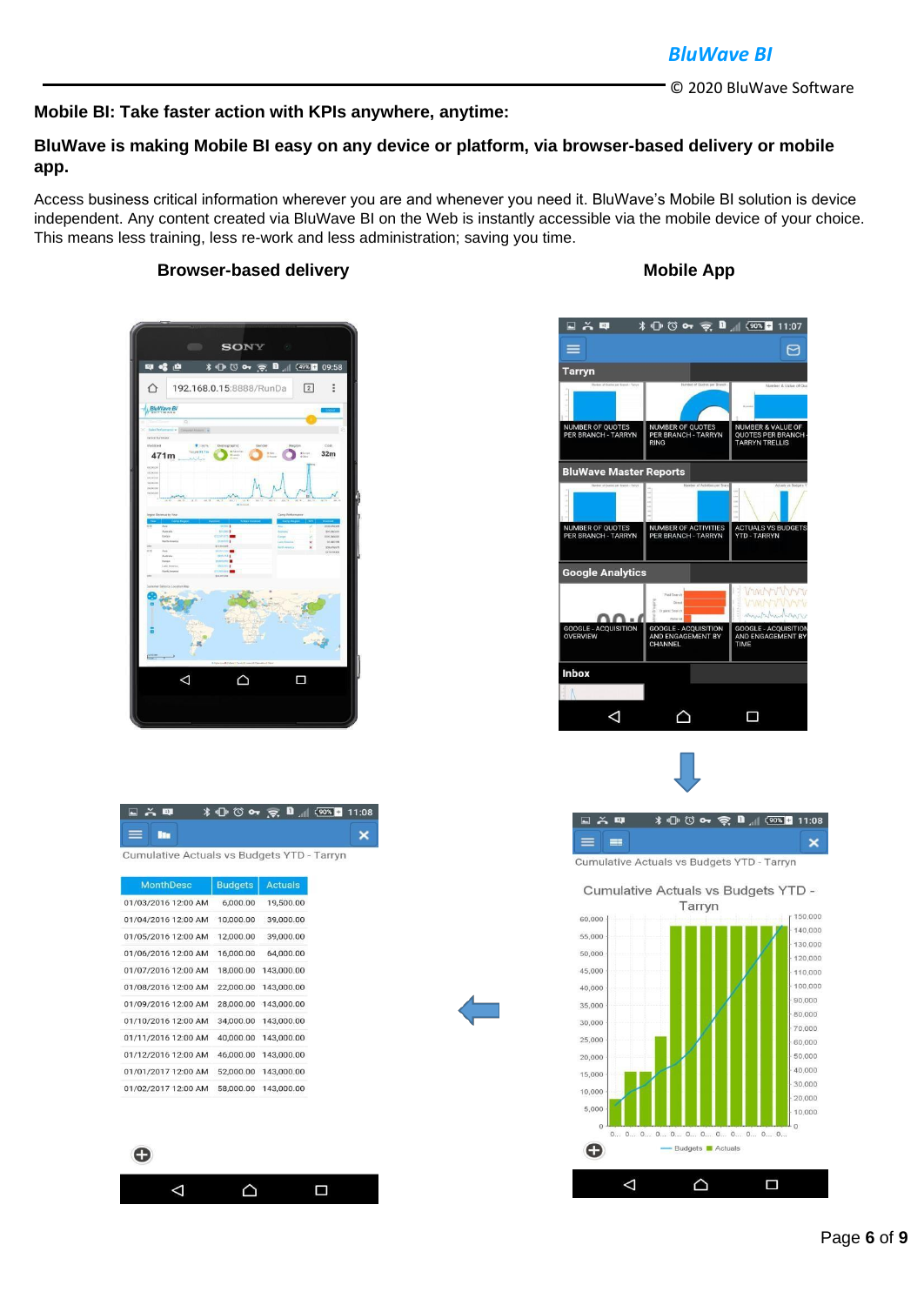#### *BluWave BI*

© 2020 BluWave Software

# **BluWave BI Report Examples:**

#### **Opportunities - Chart Examples**

**Example 1: Active opportunities with a drill down**

#### **Chart Type:** Stacked bar – has a drill down to a detailed report



Values By Region - Detailed List (Next 12 Months)

| <b>Sales Staff</b> | Region     | Company | <b>Status</b>     | <b>Opportunity Name</b> | <b>Expected Sale Date</b> | <b>Potential Value</b>      | <b>GP</b>    |
|--------------------|------------|---------|-------------------|-------------------------|---------------------------|-----------------------------|--------------|
|                    | <b>WC</b>  |         | Quote preparation |                         | February 2020             | R994,656.00                 | R289,881.00  |
|                    | <b>WC</b>  |         | Quote preparation |                         | February 2020             | R962.470.00                 | R281,069.00  |
|                    | GP         |         | Submitted         |                         | February 2020             | R1.526.685.00               | R380, 116.00 |
|                    | GP         |         | Submitted         |                         | February 2020             | R3.554.372.00               | R780,776.00  |
|                    | <b>WC</b>  |         | Submitted         |                         | February 2020             | R3,461,935.00               | R775,005.00  |
|                    | <b>GP</b>  |         | Submitted         |                         | February 2020             | R3.830,803.00               | R934,733.00  |
|                    | GP         |         | Submitted         |                         | February 2020             | R1,580,509.00               | R337.975.00  |
|                    | GP         |         | Submitted         |                         | February 2020             | R243.772.00                 | R66,729.00   |
|                    | GP         |         | Submitted         |                         | February 2020             | R1.091.974.00               | R177,829.00  |
|                    | <b>GP</b>  |         | Submitted         |                         | February 2020             | R1.219.059.00               | R299,655.00  |
|                    | <b>KZN</b> |         | Submitted         |                         | February 2020             | R6,057,219.00 R1,280,760.00 |              |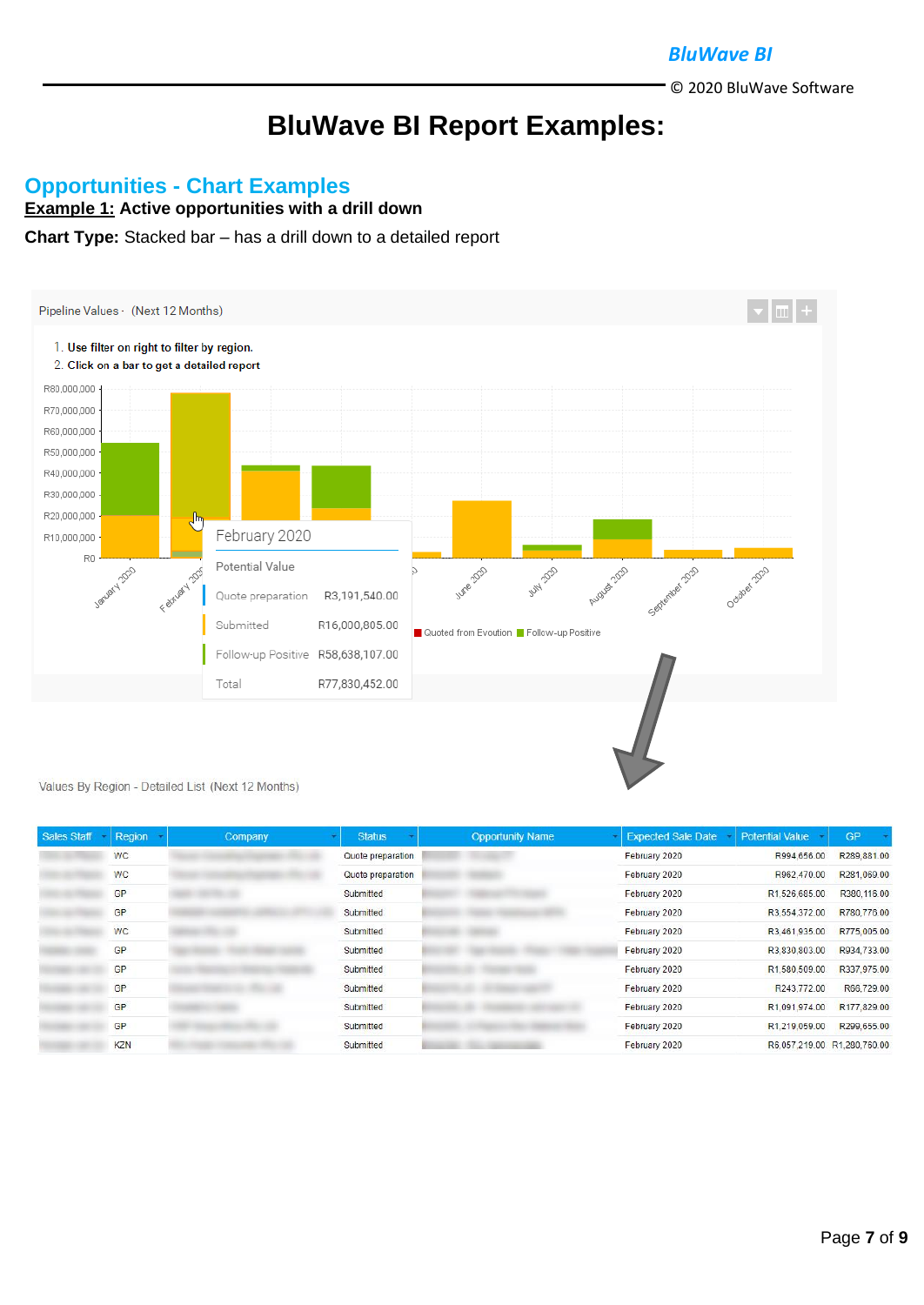### **Budgets & Actuals - Chart Examples**

#### **Example 1: Actual vs Budgets with a variance**

**Type:** Numeric Display (Big Numbers) with Line Graph



#### **Example 2: Detailed report of the actuals for a specific month**

#### **Type:** Table Report

Budgets vs Actuals - Detail List Monthly Budgets and Actuals With Group Category

| Customer | Month -<br>회   | <b>Product Category</b> | <b>Product Group</b> | Product | <b>Actuals</b><br>$\mathbf{w}$ |
|----------|----------------|-------------------------|----------------------|---------|--------------------------------|
|          | August         |                         |                      |         | R8,399.00                      |
|          | 2019           |                         |                      |         | R4,281.76                      |
|          |                |                         |                      |         | R1,759.68                      |
|          |                |                         |                      |         | R452.11                        |
|          |                |                         |                      |         | R19,025.46                     |
|          | August<br>2019 |                         |                      |         | R33,918.01                     |
|          |                |                         |                      |         | R4,371.20                      |
|          |                |                         |                      |         | R9,512.73                      |
|          |                |                         |                      |         | R13,883.93                     |